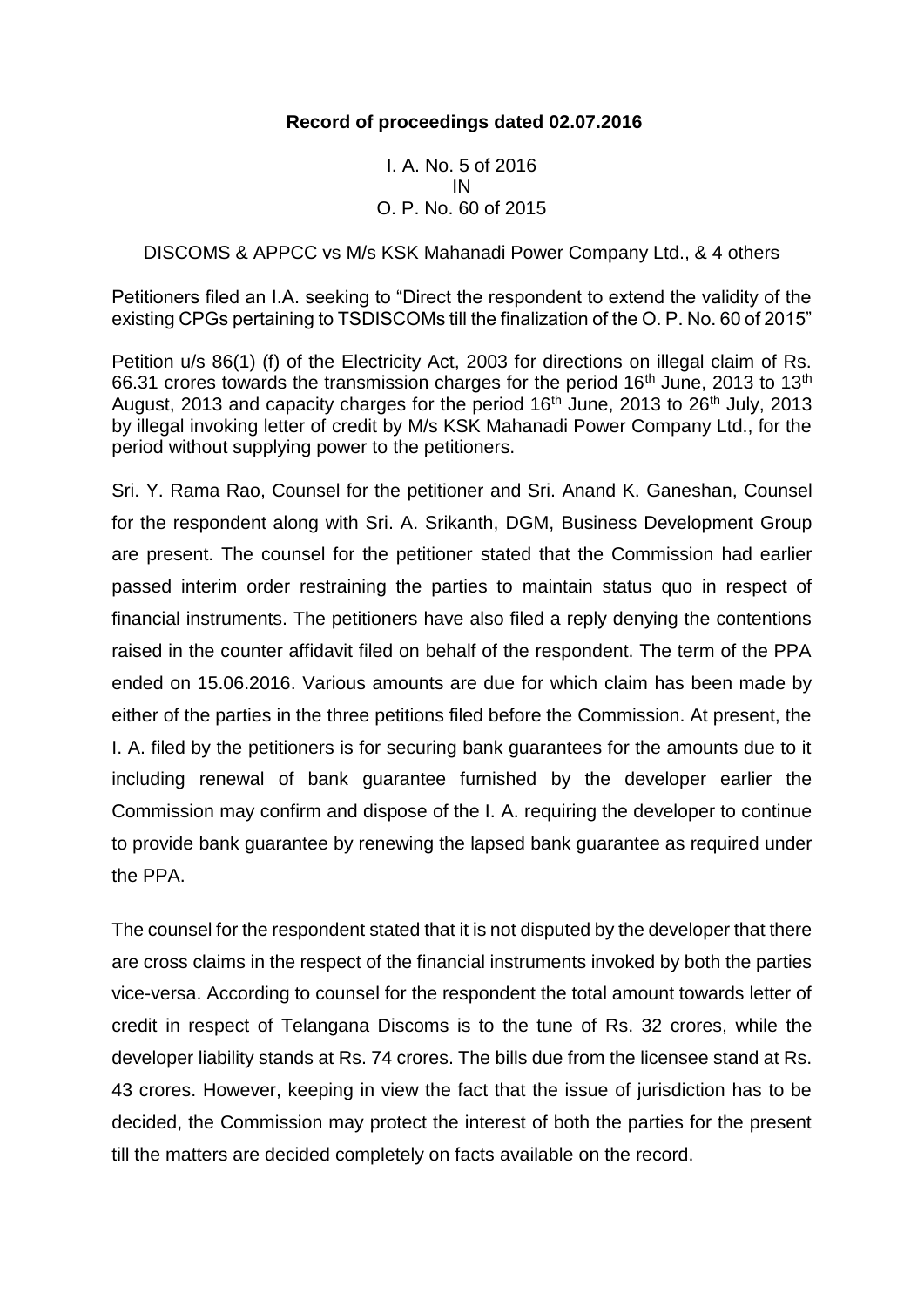The Commission pointed out that the present petition is only considered to protect the equities between the parties. The Commission is not inclined to decide the issue of jurisdiction at present and more particularly in this case. The issue is under consideration separately in the other set of cases. The Commission is of the view that the interest of both the parties will be protected if the petitioner provides / renews the letter of credit or bank guarantee in favour of the developer for the amount due to the developer, simultaneously the developer shall also renew the existing or lapsed bank guarantees in order to provide for equitable protection in respect of liabilities and claims in terms of PPA till the matters pending before the Commission are finally disposed of.

The Commission reserved its orders on the I. A. filed by the DISCOMs that is I. A. No. 5 of 2016 and adjourned the main O. P. for which hearing will be scheduled after deciding the issue of jurisdiction.

| $Sd$ - | $Sd$ -                                              | Sd       |
|--------|-----------------------------------------------------|----------|
| Member | Member                                              | Chairman |
|        | O. P. No. 59 of 2015<br>And<br>I. A. No. 20 of 2015 |          |

M/s. KSK Mahanadi Power Company Limited vs TSSPDCL & TSNPDCL

Petition filed u/s 86(1) (f) of the Electricity Act, 2003 seeking resolution of disputes between it and the under the power purchase agreement dated 31.07.2012.

Sri. Anand K. Ganeshan, Counsel for the petitioner along with Sri. A. Srikanth, DGM, Business Development Group and Sri. Y. Rama Rao, Counsel for the respondent are present. The counsel for the parties stated that in view of reserving of the orders in I. A. No. 5 of 2016 in O. P. No. 60 of 2015, this petition may be adjourned for the present and may be directed to be posted whenever O. P. No. 60 of 2015 is directed to be listed. Accordingly adjourned.

| $Sd$ - | Sd                                                         | Sd       |
|--------|------------------------------------------------------------|----------|
| Member | Member                                                     | Chairman |
|        | O. P. No. 68 of 2015<br>And                                |          |
|        | I.A. No. 19 of 2015                                        |          |
|        |                                                            |          |
|        | M/s. KSK Mahanadi Power Company Ltd., Vs TSSPDCL & TSNPDCL |          |